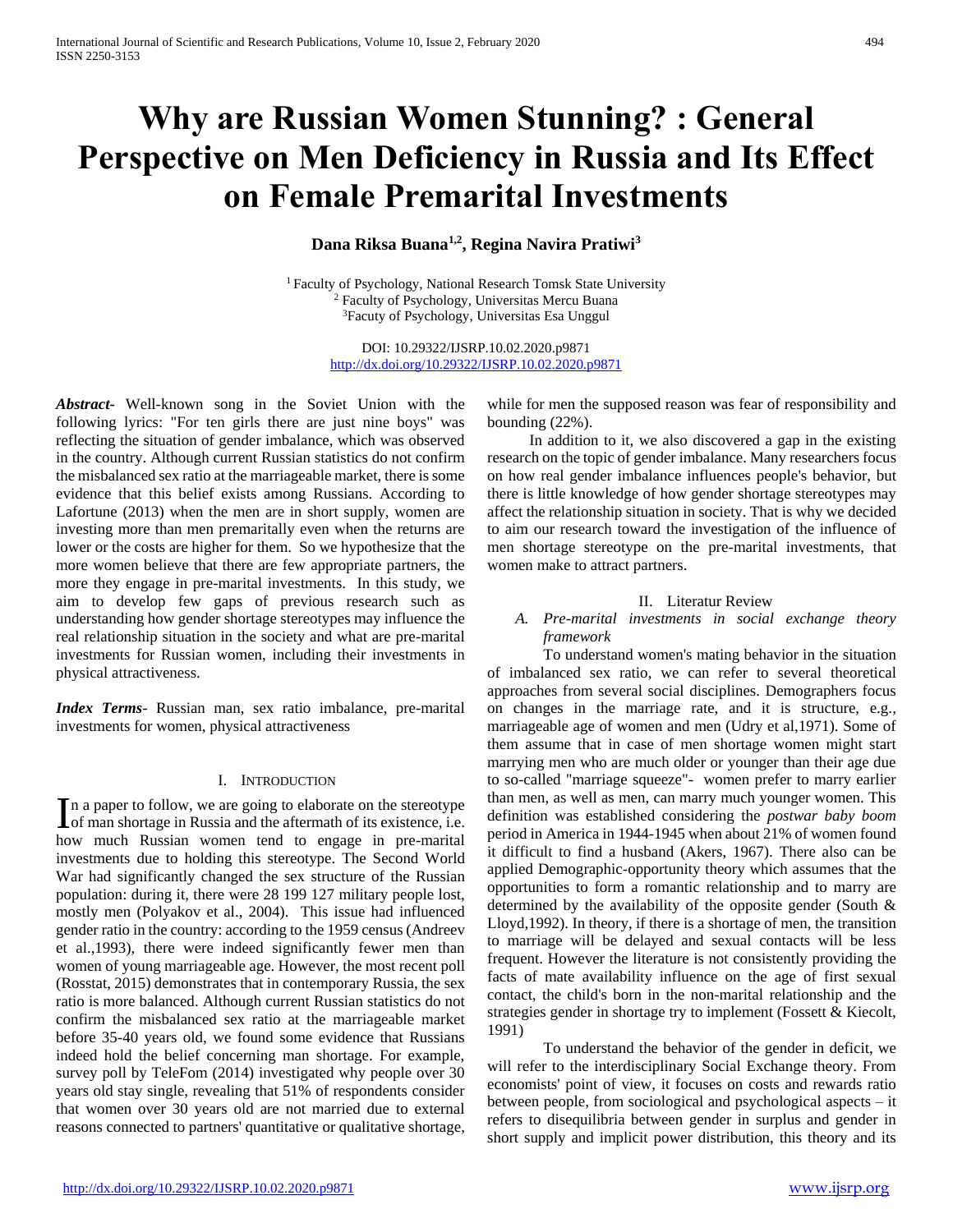branches demonstrate possible ways of women behavior. Social exchange theory was introduced by George Homans (1958), he defined it as the exchange of material or immaterial activity which be beneficial or costly in a relationship starting from two people. Homans explained it on the example of pigeon which is receiving food or not receiving food from the experimenter. The behavior of the bird depends highly on the outcome, the pigeon can evaluate costs and gains - fatigue of pecking vs. receiving food.

Homans created five propositions which formed a basis for other theorists, developing on Social Exchange theory: (1) success proposition - the behavior which creates positive outcomes will be repeated; (2) stimulus proposition  $-$  if the action was rewarded in the past it would be continued; (3) the value proposition – if behavior considered valuable it will occur; (4) deprivation-satiation – if the same reward occurs several times its value decreasing; (5) emotion preposition - higher rewards or lower than expected punishment will lead to individual continuity in ethical behavior. So in early development, social Exchange theory was aimed to define both economic and social outcomes.

Emerson further developed Homans' ideas but started to focus more on power within the relationship, which can occur in exchange processes (Cook&Rice, 2013). Emerson considered mutual dependence between the parties; nevertheless, they are groups or individuals; he assumed that power resides to the actor on whom others depend more than he/she depends on them. So the dependence of actor A upon actor B is proportional to A's motivational investments in B mediated goals and inversely proportional to the availability of those goals to A outside of the A-B relation (Emerson, 1962). In our case, the availability of those goals can be another romantic relationship, not with a B actor. Thus the power of B, according to Emerson (1962) will be the strength of the opposing stand of A, which can get over by B, but this power is not necessarily visible and is occurs only if there is a request from A, which is opposite to B plans. Emerson also describes the possible consequences of unbalanced relations by the example of the relationship of "unpopular puritanical" girl (A) with a young man (B). A highly values being in a romantic relationship but does not have many opportunities to be in them, B is dating other girls and sometimes invite A. When B realizes that he has power in this relationship, he asks A for sexual intimacy. In this case, B has the power advantage, and A can achieve one value only at the expense of another: either maintain puritanical values and consciously change the value of dating or stay with B but redefine her moral values. Even if A solves this painful demand in B benefits, she is still vulnerable to other requirements (Emerson, 1962). The concept of Emerson worked helps to sum up many features of this power to two:

- 1. The power exists only in relationships and not the property of one actor: B in case of break up with A will not have this power anymore.
- 2. The power is potential, B can realize that he has the power but not necessarily use it.

Those women understanding that they have little to bargain, try to increase their chances to influence partner. For example, women, guessing that men value highly physical attractiveness, try to use as a "product of exchange" their beauty. To increase their "supply power," women can start investing in improving their appearance, increasing time investments in sport, or raising the

amount of money spending in beauty salons. Thus conceptualization of power and defining it in social exchange theory by Emerson gave rise to further development of Dyadic and Structural power.

## *B. Pre-marital investments in dyadic and structural power framework*

In contrast to the gender-neutral assumption of demographic theories, Guttentarg and Secord (1983) demonstrate differences in responses of different gender on sex imbalance. They start with defining what dyadic power - the power in the romantic womenmen relationship is. Dyadic power within relationships is determined by the level of a partner's dependency within a relationship: power that is shaped by market characteristics such as how dependent individuals are on their partners economically as well as the availability of attractive alternatives (Uecker&Regnerus, 2010). Consequently, the lack of attractive options, which gives Dyadic power, is often caused by a shortage of one gender in marriageable age (Uecker&Regnerus, 2010). Guttentag and Secord (1983) argue that there is also specific in which gender is in shortage and different consequences: when there are women prevalence the moral standards are changing to more permissive, men demonstrate lower levels of relationship commitment and treat women less favorable, there are high divorce rate and high percentage of men remarriage only, the number of female-headed families is increasing proportionally. When men are prevalent, women are highly valued, have more significant power in the relationship, and better opportunities to be remarried.

Besides dyadic power, there is as well structural power, which is relatively independent on sex ratio but connects with dyadic power. According to Guttentag and Secord (1983), structural power is the control over political, economic, legal, and other critical social institutions and also power with which norms of social behavior can be shaped. Even in the option, when women hold dyadic power, the structural power is still most often at the men's side in the world (Guttentag&Secord, 1983). Authors argue that gender with more structural power can establish norms to maximize their rewards and benefits within relationships; this power helps them to create restrictive gender roles where women's freedom is limited. When men hold both structural and dyadic power, women have little with which to negotiate. Women's economic dependence on men leads to "traditional" gender roles. When there is a shortage of women and structural power of men, women can still bargain, however, when there is a surplus of women, men hold both dyadic and structural power. In this case, they do not have to commit highly to relationships, the balance of investments brought in the relationship by the female partner, and the man is unequal; men will be discouraged from monogamy (Uecker&Regnerus, 2010).

Because Russia is ranked 128 places out 145 on political equality, with differences it top-management positions number and salaries between women and men, we assume that the situation described above about men's structural power is also applied to Russia (Global Gender Gap Report, 2015). Men have a monopoly on power, and it, in turn, gives men the authority to define what is valuable in women and marriage. Pedersen (1991), developing Guttentag and Secord's (1983) study, highlighted that these conditions also might lead to higher promiscuity among women as a strategy to attract a partner under unfavorable mate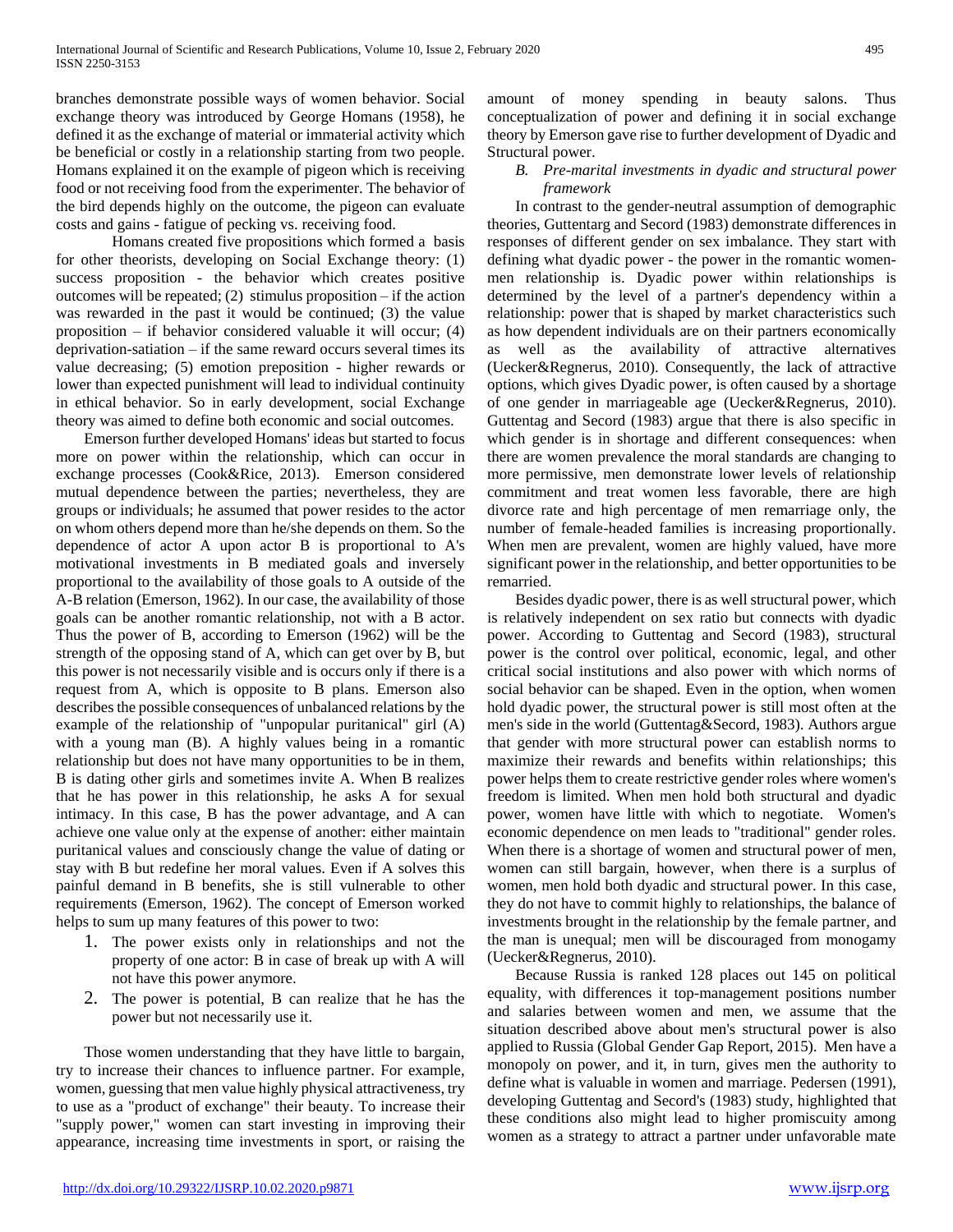circumstances. This can be one strategy; the topic of interest is what other strategies women can choose and what male norms they will follow in achieving success in matching. In 1987-1990 Buss tried to investigate what was essential in romantic partner choice; he summarized seven studies and his study and found that the highest valued characteristics as kindness and intelligence are similar to both genders. However, other measures show sex differences according to the evolutionary concept. Women prefer men to whom resources are available, or they have the potential to reach them in the near future (such qualities as ambition, industriousness is valued), so these men will be able to feed their women and children. Men highly value women's attractiveness and beauty, which gives them an understanding of reproductive health. Those, considering men's structural power, the beauty standard can be imposed by men. Logically, women who believe there is a shortage of suitable men will try to compete on the marital market and having some clues of what men need, will invest their time and money in enhancing their pre-marital chances (Pedersen, 1991).

## *C. Components of pre-marital investments*

Investments model which was first developed by Rusbult (Rusbult, Agnew, Arriaga, 2011) from social exchange theory (Homans, 1961) and as interdependence theory (Kelley&Thibaut, 1978) establish the connection between a positive effect or relationship satisfaction and commitment, efforts of each relationship participant and intent to maintain these relations. The formula of investment model can be described as following – the commitment to the relationship is more significant if: (1) satisfaction is higher (rewards-costs equal positive number); (2) suitable alternatives are lower; (3) investments in the relationship are more elevated. Rusbult here defines investments as tangible or intangible resources put in the relationship and could not be retrieved if the bonds are ended (Rusbult, 1983). Although the author focuses on investments in an existing relationship, further researchers develop the investment models, including pre-marital investments which suit the investment definition with the reserve that the resources are put in the potential relationship or transitional stage. According to Lafortune (2013) when men are in short supply, women are investing more than men premaritally even when the returns are lower or the costs are higher for them. In connection with this, he observed that investments in developed countries take place in education and financial stability. While in developing countries, pre-marital investments often look like dowries or a bride price. Pedersen (1991), developing the topic of imbalanced sex ratio, provided historical evidence of possible women investments based on American women in 1960 – 1970, when there was a lack of men at the median age of first marriage. Circumstances made women be less "choosy" because of competitive pressure, and there were observed certain events that might be connected with sex imbalance.

1. Women became more economically independent - there was an increase in female education rate and women paid employment. On the one hand, it helped to be independent if women stay alone for long, and on the other hand, there can be seen parallel with groom-price or dowry Lancaster (1989), the woman enters marriage market financially stable and can be more attractive for partner since he does not need to provide her financially.

2. Women became more sexually permissive - the period of sex imbalance overlap with "sexual revolution" time. However, this

time can be part of the sexual liberalization process in society as a whole; it also might be affected by the low sex ratio. Some authors emphasize the fact that it was connected highly with female not male sexual behavior change (Ehenreich, Hess & Jacobs, 1987)

3. Women enhance their health and appearance - Pedersen (1991) underlines that at this time, dull good looking with cosmetically enhancers did not bring the desired effect of true health. In the 1960s there was another bum – fitness bum; women started to participate actively in fitness, aerobic sports, and even in the Boston Marathon. From the other point, such phenomena as anorexia and bulimia increased in 1970, reflecting women's pressure on looking attractive and, it was also proved by the number of articles with diets and weight loss techniques (Garner et al., 1980).

We assume that in our time, significant investments will take place in terms of appearance and financial stability, but at the same time, we can not exclude other factors from Pedersen's (1991) female pre-marital investment conclusion. Hume & Montgomerie (2001) and Campbell (1995) observed changing male and female behavior in connection with sex ratio state. When men are the majority, women can afford themselves to be pickier in choosing a partner and can purport on men with higher socioeconomic status. Vice versa, when women are of a higher quantity in comparison with men, they feel that within-sex competition is stronger, and they should try to meet higher standards of men without presenting claims on high social status (Watkins et al., 2012). As for the appearance, Watkins et al. (2012), in their research, "Cues to the sex ratio of the local population influence women's preferences for facial symmetry," demonstrated that cues to the sex ratio of the population could influence women preferences in mates appearance. Minority gender will show higher requirements for facial symmetry to the potential mates of majority, whereas this quality will also play a critical role within-sex competition for mates as a competitive advantage (Watkins et al., 2012). In our case, these clues which women have from different information sources can lead to a higher extent with which women take care of their physical attractiveness and invest in their attractiveness.

The evidence of the increasing significance of appearance in the matching process also can be met in the research of Barber (2001) when he reflected on how shortage and increase of the level of facial hair of men associated. It was predicted and proved that in conditions when it is hard to obtain a spouse due to the fact of gender imbalance, men try to emphasize their sexuallyselected trait. Barber used the data on British beard fashion (1842- 1971), showing that mustaches and facial hair are more frequent when there is a prevalence of men of marriageable age. Regression analyses have shown that facial hair is worn to increase physical attractiveness and as a social status clue by men to improve their marital prospects (Barber, 2001). So the fashion trends can also be associated with the state of society at a specific time, earlier Barber (1998) also found the correlation that slender standard is related to weak marriage opportunities for women and trend for bodily curvaceousness is raised when women opportunities to get married are productive.

We might hesitate that all this research can be applied to Russia, however, the results of the initiative Russian opinion poll (WCIOM-b, 2013) demonstrates a quite similar picture of what is essential for men and women. Russian men first of all value in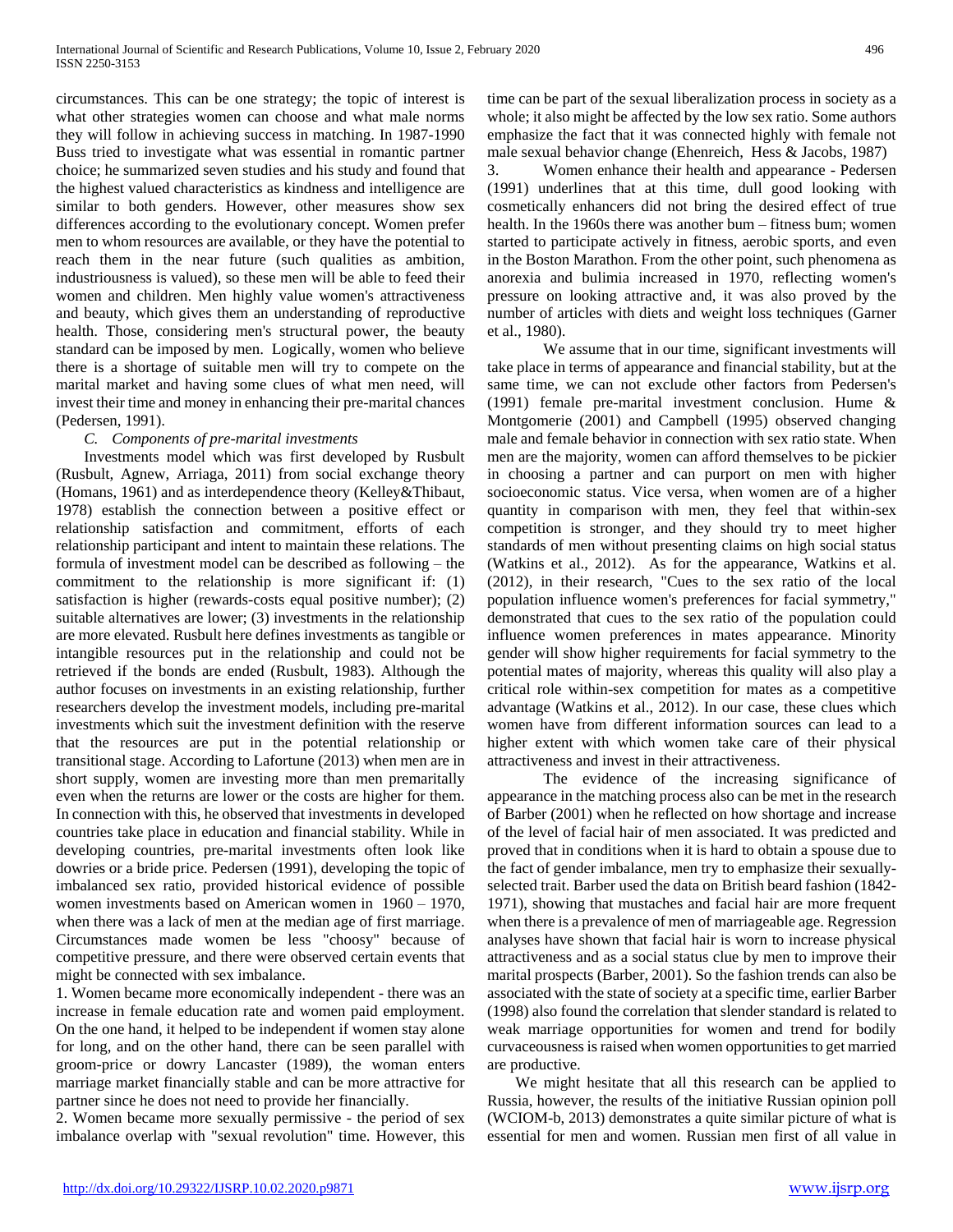Russian women their attractiveness: 37% of males, in second place with 27% states kindness, mutual understanding, and tenderness, at third place with 18% they report intellect, intelligence, education. While for women appearance takes the 9th place only (WCIOM-c, 2013), and the first one goes for reliability, which we can assume is that valuable because it is not that easy to find. We as well take into account that many other factors can influence these valued characters, but this information serves as clues to our suggestions.

## III. Method

## A. *Participants*

Our sample consists of not married heterosexual women who are currently looking for a long-term relationship or have boyfriends but do not live together with them. We will control cities, age, education, family status (single, in the relation), emotional state, the period will be restricted, we will have only women from 18 till 35 years old. This age range should not have any men shortage, according to Rosstat. We used a convenient sampling method, and the online survey will be placed in social networks such as Vkontakte, Odnoklassniki and Facebook in women communities about fashion, healthy lifestyle, women sport, diets, personality growth, romantic relationship, etc. and also in the cities of popular Russian magazines.

Primarily, the sample consisted of 83 Russians, 5 (6.0 %) of them were males, and 71  $(84.5 %)$  – were females. Participants ranged in their age from 18 to 38 years ( $M = 24.67$ ,  $SD = 3.7$ ). Concerning their marital status, 1 (1.2 %) of them was married, 13 (15.5%) of them were living with a partner, 28 (33.3%) of them were in a relationship, but without living together with their partner and the rest  $34$  (40.5 %) were single. 63 (75.0 %) of them were interested in having a long term relationship, 8 (9.5%) were not interested, and 2 (2.4%) did not answer.

Those participants for further analysis were taken into consideration only the responses were given by the respondents who were satisfying the requirements set for the study, i.e., females, not living with their partner or single and interested in having a long term relationship. After the sample was shaped according to the primary requirements, it consisted of 35 Russian females, aged between 18 and 38 ( $M = 24.67$ , SD= 3.7) and interested in finding a partner for a long-term relationship. 28 (33.3%) of them were in a relationship but were not living with their partner, and 34 (40.5%) of them were single. 46 (54.8%) of them reported that they had had a negative love experience, 26 (31 %) of them stated they had not had a negative love experience and 1 (1.2%) reported others. From the participants who reported negative experience in their previous romantic relationships 1 (1.2%) stated that her negative experience influences her attitude towards men very negatively, 9 (10.7%) said that their negative experience influences negatively their attitude towards men, 12 (14.3%) of them stated that the impact is slightly negative, for 16 (19%) of them it influences to some extent and for the rest 8 (9.5%) it was not influential. 22.9% reported they were working, 8.6% of them stated they were studying, and 25.7% said they were studying and working. According to participants' educational level, most of the participants had higher education: 18 people  $(21.4 \%)$  had obtained a master degree, 16 people  $(19.0 \%)$  – a bachelor degree, ten people (11.9%) had a specialized education in a particular sphere, one person  $(1.2 \%)$  – college education, and

1 person (1.2 %) had a Ph.D. The rest of the participants did not indicate their social status and educational level. According to the income range reported 7 participants (8.3 %) claimed that they have enough money to buy food, but they face difficulties buying clothes, 5 participants (6.%) that they have enough money to buy food and clothes, but they face problems buying essential appliances, 13 participants (15.5%) that they can purchase necessary tools, but they face difficulties purchasing a car, 21 participants (25%) refused to answer. 3 Participants (3.6%) The rest of them did not respond. Regarding the town of living, 45 % of the participants lived in Moscow, 2% in Orehovo- Zuevo, 1% of the participants lived in each Saint Louis, Krasnogorsk, Protvino, MSK, Sergiev Posad and Volgograd. The rest did not indicate their place of residence. However, 18% of them were born in Moscow, 2% in each Novosibirsk, Volgograd, and Tashkent. 22% of them were living in their apartment, 14% of them were renting an apartment, 17% of them were living in another type of housing (i.e., with parents, in a dormitory), and 43% did not indicate an answer.

### *B. Design and Procedure*

After operationalization of the investments, the next stage is to conduct an online survey which has the following structure:

- 1. Screening questions
- 2. Participants perception of sex ratio in Russia
- 3. Pre-marital investments measurement
- 4. Marriage prospects optimism measurement

5. Personal data collection

After a study conducted, all the respondents who will ask will be debriefed, the ones who are interested will receive final results.

The study was conducted online, and participants were recruited using a convenience sampling technique. Each participant received a link to the survey created using the 1KA survey platform. Respondents were briefly informed about the aims of the study, and the confidentiality policy was explained to them. Upon providing their consent to participate in the study, participants were presented with a task asking them to provide their opinion about the presence of discrepancies between the number of males and females in Russia ready to maintain a longterm relationship. After that, they were asked to describe their ideal partner and were provided with a list of characteristics that women need to comply with in order to attract a partner. Finally, women were presented with the same list of characteristics and were asked to indicate which of those characteristics they try to comply with in order to attract a possible partner.

*C. Measure*

For the current study, several scales were developed. To investigate the women investments in their appearance and attitudes connected with attracting partners, women's behavior was divided into five categories: actions to improve basic appearance, actions to improve additional characteristics connected with outward appearance, basic behavior to attract a partner, additional actions to attract a partner and actions connected with personal development. All scales were evaluated on a 5-point Likert-type scale, where 1 was "completely unnecessary", 2 – "unnecessary", 3 - "neither necessary, nor unnecessary",  $4 -$ "necessary",  $5 -$ "completely necessary". In the first category (i.e., connected with basic female appearance) women were asked to evaluate what they need to do to develop their basic appearance to attract the ideal partner. Items in this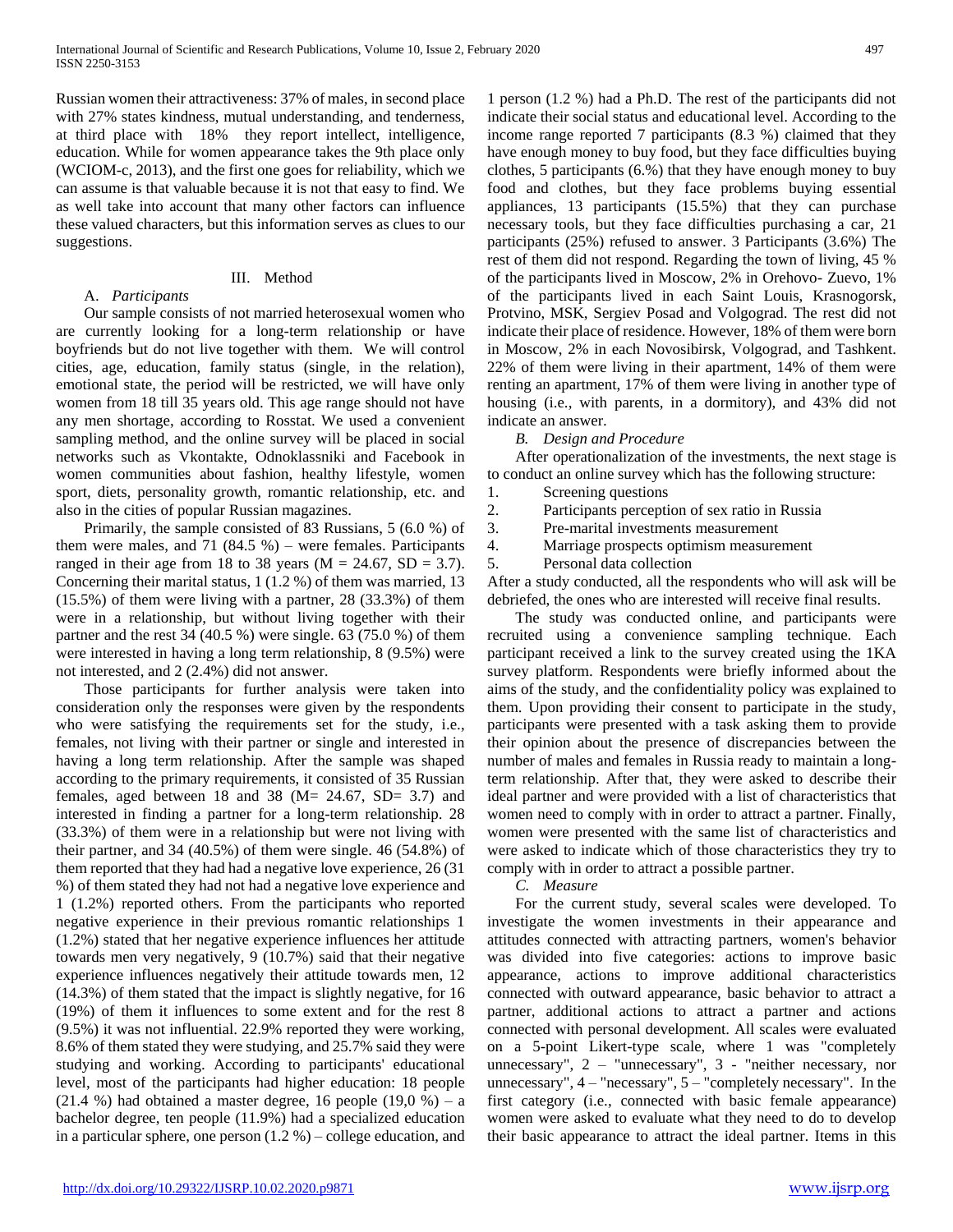section included information about looking neatly, feminine, putting natural makeup, wearing suitable clothes. ( $\alpha$  = .847). The second category included items based on engaging in actions related to additional features of female outlook, like visiting makeup and style specialists, beauty specialists, wearing sexual clothing, being slim, and sexy. Reliability of the scale ( $\alpha = .89$ ). The third category included items connected with the basic behavior women should engage in to attract partners (i.e., to be nice and friendly, caring, to look happy, not to criticize her partner, to give him the freedom and not to be easily assessable) ( $\alpha = .92$ ). The next scale included additional features of behavior like going to clubs and restaurants, and different events interesting for men to meet a partner, being bright to get attention, being manipulative  $(\alpha = .72)$ . The last scale concerned women's development and education (i.e., taking courses to increase their knowledge about men's psychology, being materially independent, being well educated, and being a professional in her job). The reliability of the scale was good ( $\alpha$  = .87).

Besides, women investments were assessed by measuring the monetary and time spending on care for appearance, body care, visiting places where they could meet their ideal partners, selfeducation and purchasing clothes on a 5-point Likert-type scale items, where 1 was "I do not spend at all", 2 – "I spend a little", 3 - "I neither spend a lot nor little",  $4 -$  "I spend quite a lot",  $5 -$  "I spend a lot".

The presence of men shortage stereotype among Russian women was assessed by five items illustrating the difference in the ratio between men and women in general in Russia, men and women ready for a serious relationship in Russia, in the place they live in, and among people of their age ( $\alpha$  = .64).

#### IV. Results

## *A. Qualitative data*

The questionnaire included a qualitative part. Respondents were asked to describe their perfect man and afterward asked, which actions women have to take to attract this man. This question was used as a control one; we needed to check whether the partner portrait is influencing female pre-marital investments. This provided us with fruitful observations:

- There was none, even though it was expected, the tendency for females to comply with qualities, they are expecting from a perfect man. For example, women who state "athletic" as their preferred quality for an ideal man, sometimes do and sometimes do not consider women to be obliged to be athletic themselves. They also sometimes do and sometimes do not engage in sports activities themselves, so there was no dependency found in this respect. This also applies to other qualities (e.g.," handsome", "polite", etc.)
- However, women, who value moral and intellectual qualities in men (e.g. they describe their perfect man as a tender, responsible and intelligent person) also tend to engage less into investments in their appearance (e.g., they go less to manicure salons), i.e., when there are no expectations from man's presence, there are also none from woman's one.
- It was also interesting that women with more detailed man descriptions often have more certain expectations

from a female role (e.g., one-word report is accompanied with a 1-2 scores ("absolutely not necessary") questions where it is stated that woman should hold specific characteristics (e.g., be beautiful or athletic) and vice versa – many-word descriptions are accompanied with higher scores there). We can deduce that women who are more conscious about their ideal partner are also more conscious about the needed actions they have to do themselves.

*B. Quantitative data*

To test whether women who believe in men shortage in Russia invest more in themselves that women who do not think so, we decided to conduct a cluster analysis. As cluster analysis is an explorative analysis that tries to identify structures within the data and seeks to identify homogenous groups of participants, we decided to check if there were designated groups of respondents that were statistically significant and if the stereotype belief significantly discriminated between the groups. For this purpose, firstly, we conducted a hierarchical cluster analysis to identify the number of clusters present. In Figure 1 is presented the dendrogram of the hierarchical procedure results and shows graphically how the clusters are combined at each step of the procedure. Therefore, according to the results from the analysis two main groups of females were indicated. As can be seen on the graph, there are a visible gap between the horizontal (in this image vertical) axes.

*Figure 1. Tree graph of the hierarchical procedure results*



Further, we conducted a two-step cluster analysis to investigate cluster membership characteristics. The two clusters were found based on the five input features selected (i.e., the items measuring men shortage stereotype belief). The cluster quality chart indicated that the overall model quality is fair. As presented in Figure 2, 52.9% of the records were assigned to the first cluster and 47.1% - to the second one, where the ratio of sizes was 1.2. Moreover, group means suggested that the clusters are well separated. Women in cluster 1 were sharing the belief that the number of single men and women in their place of residence in Russia in general and at their age are equal. The second cluster consisted of women, who believed that there were less available men than women in their place of residence in Russia in general and at their age. According to the results obtained there were no significant differences in the women beliefs about the proportion of the single men and women suitable for a relationship and disproportions between males and females in general as the interval between the group means was not too large and the response distribution held similar general patterns (see Figure 2).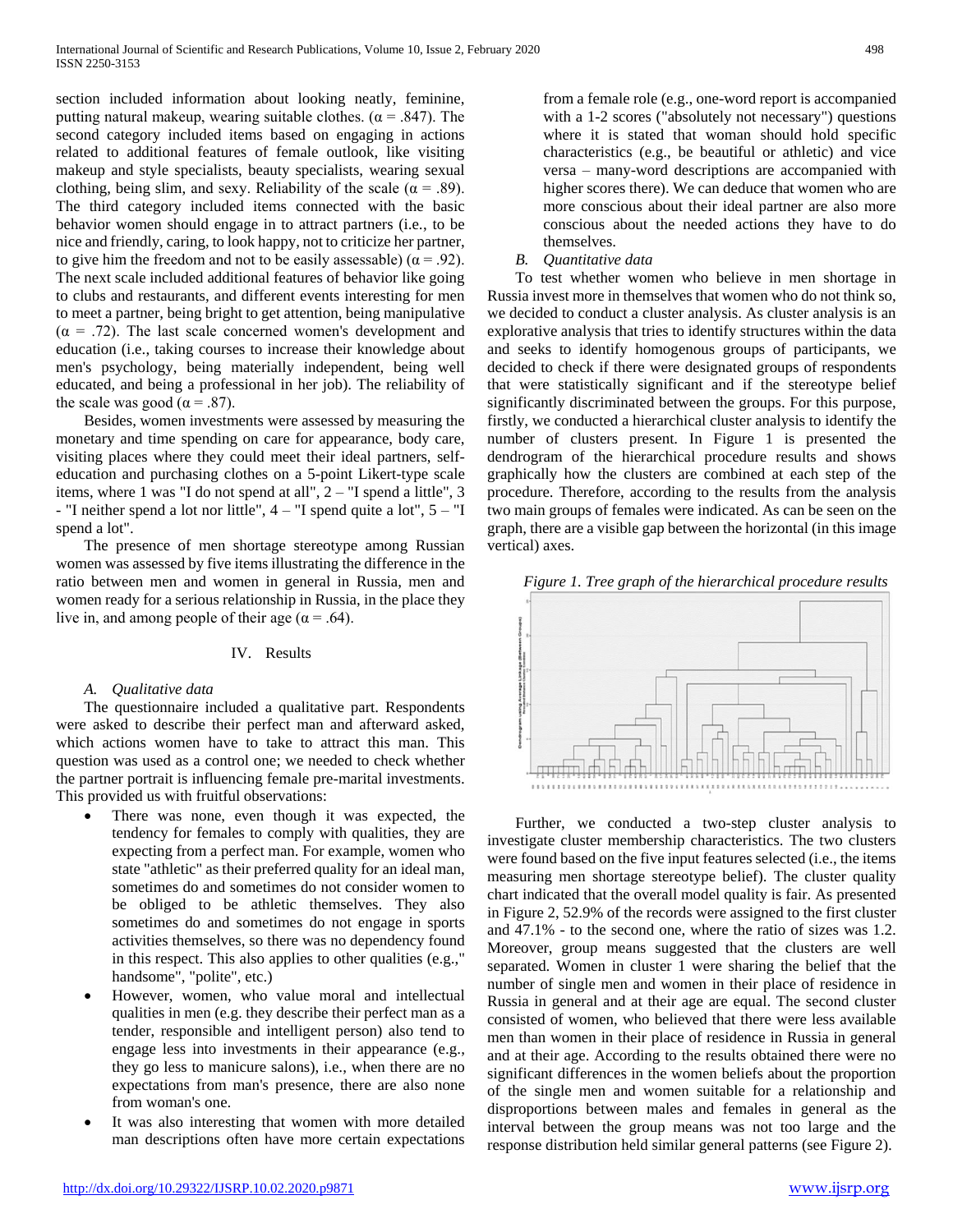*Figure 2. Cluster sizes and cluster mean scores*

|                |      | (values) (values) | my town (M) |      | and women in and women in and women at and<br>Russia (M) my age (M) | Cluster Percent Percent Single men Single men Single men Single men Single<br>women<br>proportion<br>(M) | suitable men<br>and<br>women<br>(M) |
|----------------|------|-------------------|-------------|------|---------------------------------------------------------------------|----------------------------------------------------------------------------------------------------------|-------------------------------------|
|                | 47.1 | 32                | 3.03        | 2.78 | 2.94                                                                | 1.66                                                                                                     | 2.56                                |
| $\mathfrak{D}$ | 52.9 | 36                | 1.81        | 1.72 | 2.11                                                                | 1.03                                                                                                     | 1.86                                |

Moreover, predictor importance showed graph showed that that the most significant predictor of cluster differentiation was the belief about the number of single men and women proportion in participants' place of residence followed by the same percentage in Russia in general. The rest of the items used to define the cluster, i.e., beliefs about the proportion of males and females among Russian population, about the percentage of females and males suitable for long- term relationship and males and females at the respondent's age, were also crucial for clustering, but to a lesser extent and their importance had similar levels. The results are presented in Figure 3.





Besides, we wanted to investigate what are the females' investments in their appearance in order to attract partners in each cluster. Therefore, we included the items measuring each type of investment (i.e. basic appearance, extensive appearance, basic behavior, extensive behavior, and personal development) in the analysis as evaluation fields. Examining separately each group of appearance indicators, we observed interesting patterns of responses. The results showed that the group of females who believed in men shortage reported their engagement in actions to improve their outward appearance and behavior, both basic and extensive, and personal development initiatives in the response range higher than the mean for each of the items. (see Figures 4, 5, 6, 7 and 8). Moreover, they reported their time and money

spending in similar patterns, as shown respectively in Figures 9 and 10). Contrariwise, women who believed that females and males among Russian society hold equal proportion had more diverse response ranges. However, an interesting finding appeared to be the reported demonstration of a high educational level among women who believed that men are numerically less than women in Russia. The ratings of the item were around the mean score but less than one standard deviation above.

*Figure 4. Personal Development Cluster Comparison*



*Figure 5. Basic Appearance Cluster Comparison*

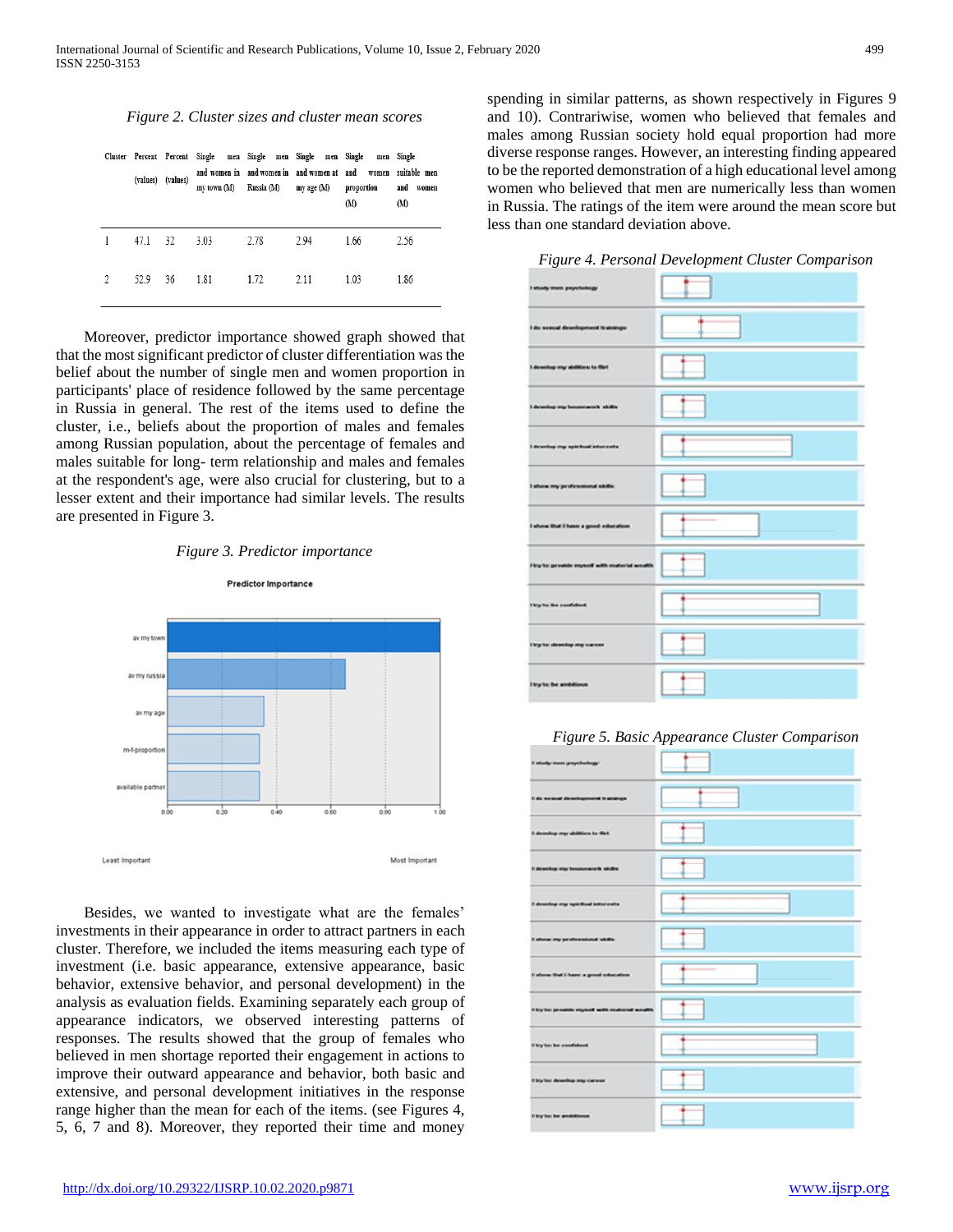## *Figure 6. Extensive Appearance Cluster Comparison*

| $\sim$<br>Hey for wink specialistic hair and skin care | . . |
|--------------------------------------------------------|-----|
| <b><i><u>Etcy to: winit white specialists</u></i></b>  |     |
| I try to: visit other counctologists                   |     |
| <b>Hyte wear sense dething</b>                         |     |
| I use plastic surgery services                         |     |
| Hry ta: use extensive means to improve authori-        |     |
| I got effort to be sexy                                |     |
| I do sports to lose weight                             |     |
| I stay on diets                                        |     |
| I wear expensive clothing                              |     |
| I wear too much make up                                |     |

## *Figure 7. Basic Behaviour Cluster Comparison*

| I try ta: be friendly                         |      |
|-----------------------------------------------|------|
| <b>I try ta: be caring</b>                    |      |
| I try ta: be nice                             |      |
| I try ta: heep my pride                       |      |
| I try ta: compromise                          |      |
| I try to: share men's interests               |      |
| I by he give men freedom                      | ____ |
| I try to: be energetic                        | ı.   |
| I try ta: be modest                           |      |
| I try ta: give up bad habits                  |      |
| I try ta: control my emotions                 |      |
| I bry far powlpone having an intimate contact |      |

*Figure 8. Extensive Behaviour Cluster Comparison*



# *Figure 9. Monetary investments Cluster Comparison*



## *Figure 10. Time investments Cluster Comparison*

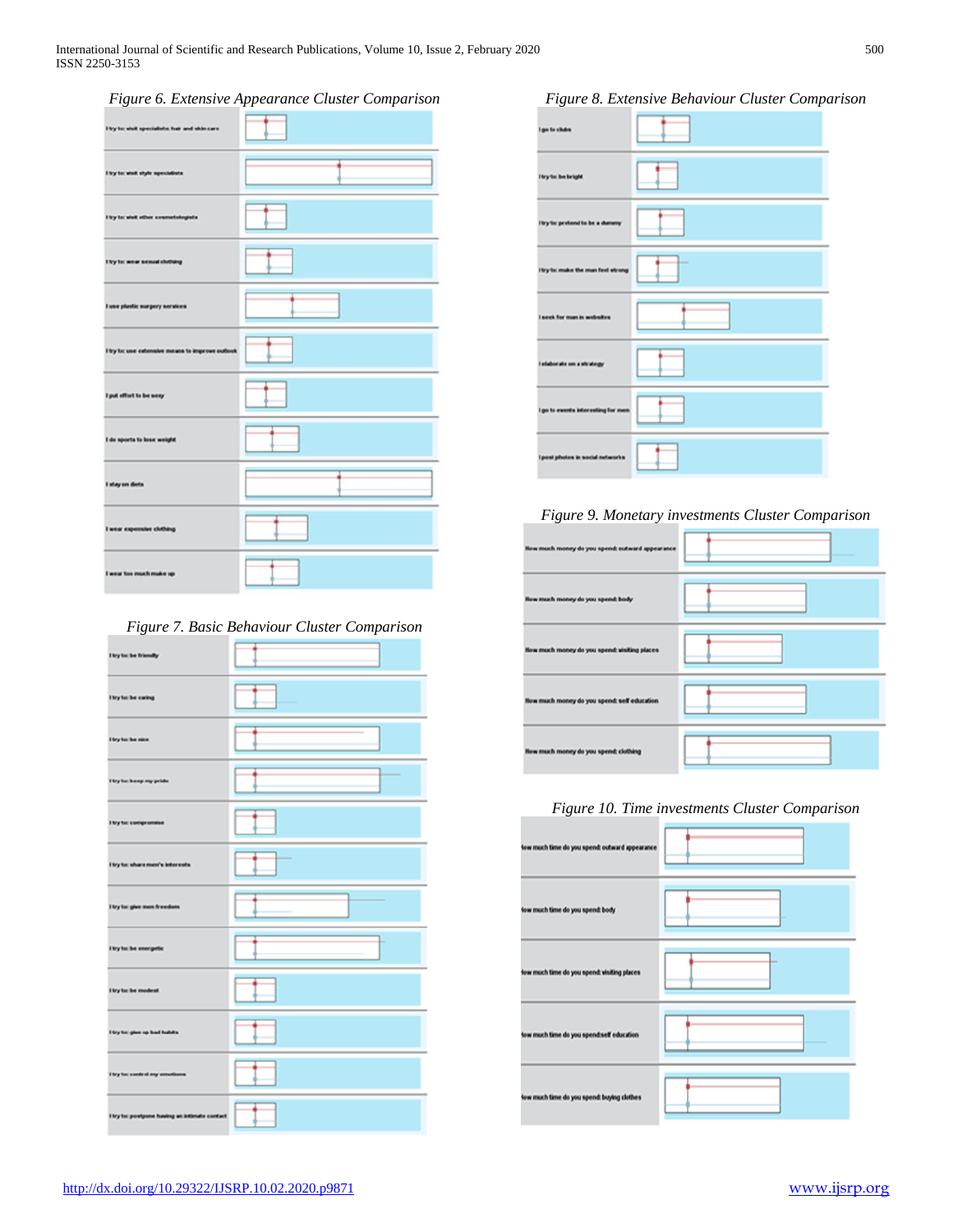## *C. Summary*

We provided evidence of the existence of men shortage stereotype in Russia and discovered that this stereotype could be applied to the qualitative problem – the belief of lack of suitable men, not just any men. Unlike previous studies, we focused on studying how the belief of men shortage can influence women's behavior and develop theoretical grounding, which explained the probable women strategies. Our extensive analyses of possible premarital investments opened a broader perspective of the reports moving from taking into account just material part of finances. The novelty of our research as well is that the Russian marriage market was not studied broadly yet, and there is little information on the real influence of imbalanced sex ratio on Russian society in post-war time, however, in American psychological literature, it is mention as an example of imbalanced sex ratio. The results of the theoretical base have already provided conclusions that are similar to the effects of the Russian survey (WCIOM-b, 2013), that men in Russia also value women's attractiveness in the first place.

Developing the list of premarital investments among Russian women has an essential impact on studying gender problems in Russia in particular and gender problems overall in the world. Measuring marriage prospects' optimism, we move closer to the issues of Russian women's mental health and mental disorders as bulimia and anorexia. Already now, practical value in this research can be in guidelines for psychologists and psychotherapist who work with women to be able to understand with what can be associated mania to be slimmer (which cause dangerous disease – anorexia), constant willingness to improve appearance even by radical methods such as plastic surgery or expensive cosmetic procedures which supply this industry with enormous amount of money. We also plan to publish the results of the study in public accessible open resources for non-scientists audiences to educate women about the current situation with men's availability in Russia and making them more conscious about pre-marital investments they do. This study should find its development in such crucial questions as whether there is real shortage of suitable men in Russia, considering the fact of women education and career development; satisfaction and investments of marriage from women; existence of men shortage stereotype among men and understanding of whether they use their dyadic power and to what circumstances in marriage it can lead.

#### V. CONCLUSION

Many facts which were applied in this work reflect the problem from the demographic view, and in this case, we can't be sure that the so-called "marriage squeeze" did not apply to our conclusion that female-biased sex ratio starts from 35 years old in Russia. This ratio reflects the proportion of males to females within a specified age range but does not take into account the prevailing trend for couples to be described by an older male and a younger female (Udry et al,1971) and the fact that in most cases marital prospects for women declines as they grow older (Blau, 1964). However, assuming that WCIOM surveys sample made from respondents starting with 18 years old, we believe that this stereotype exists even among very young people who should not feel any "marriage squeeze" yet.

This was confirmed in our study, Results showed that the belief

in the stereotype of men shortage exists currently in Russia. The belief was held by our sample of unmarried ladies who were currently not living with any partner and in search of an appropriate male to enter into a relationship with.

There is also one fact that was taken into consideration; Sprecher (1986) found that females usually reported investing more than men in relationships and men overall consider their investments more positively. However, regarding the fact that we do not have a comparison with men and we compared women who believed stereotype with women who did not believe the stereotype, to make our results more objective. We compared these two groups of women and found that among these two groups, the women who thought the stereotype made more investments in themselves than women who did not have that belief.

Considering our measurement of the belief in the stereotype's influence on women's premarital investments, we included in our survey items that measured the investments the women made in their primary and extended appearance, personal development, and basic and extended behavior. The results suggest that the women who believed in men shortage engaged in higher levels of investments in the items than the women who did not find in the shortage. This is consistent by extension with Emerson's (1972) theory that suggests that power resides with the actor on whom others depend. Therefore women who believe that appropriate men are in short supply will increase their "supply power" by increasing their investments in themselves ( physical beauty, personal behavior) to attract suitable men. This was the case with our respondents who believed in the shortage. They had higher investments compared to mean investments of the women who did not think the shortage stereotype.

In conclusion, the belief that there is a shortage in the supply of appropriate men among women exists currently in Russia. This belief encourages women to invest in themselves concerning their physical appearance, personal behavior as well as all other aspects they believe will increase their chances of making them attractive to an appropriate man, hence improving their chances of securing for themselves the fit man.

One hindrance to the broad generalization of these results to the whole Russian population is the limited nature of our sample size. The sample size is small to warrant a generalization. Also, our sampling technique, convenience sampling, and snowballing have the possibility of biasing our sample. It is recommended for future studies to increase the sample size and use more robust sampling techniques. These approaches will increase the statistical power of results and also help with the generalizability of the study results.

Furthermore, other studies may explore cross-cultural differences by sampling women from two or more cultures to ascertain whether the belief in this stereotype and its concomitant levels of premarital investments exists among women of other cultures.